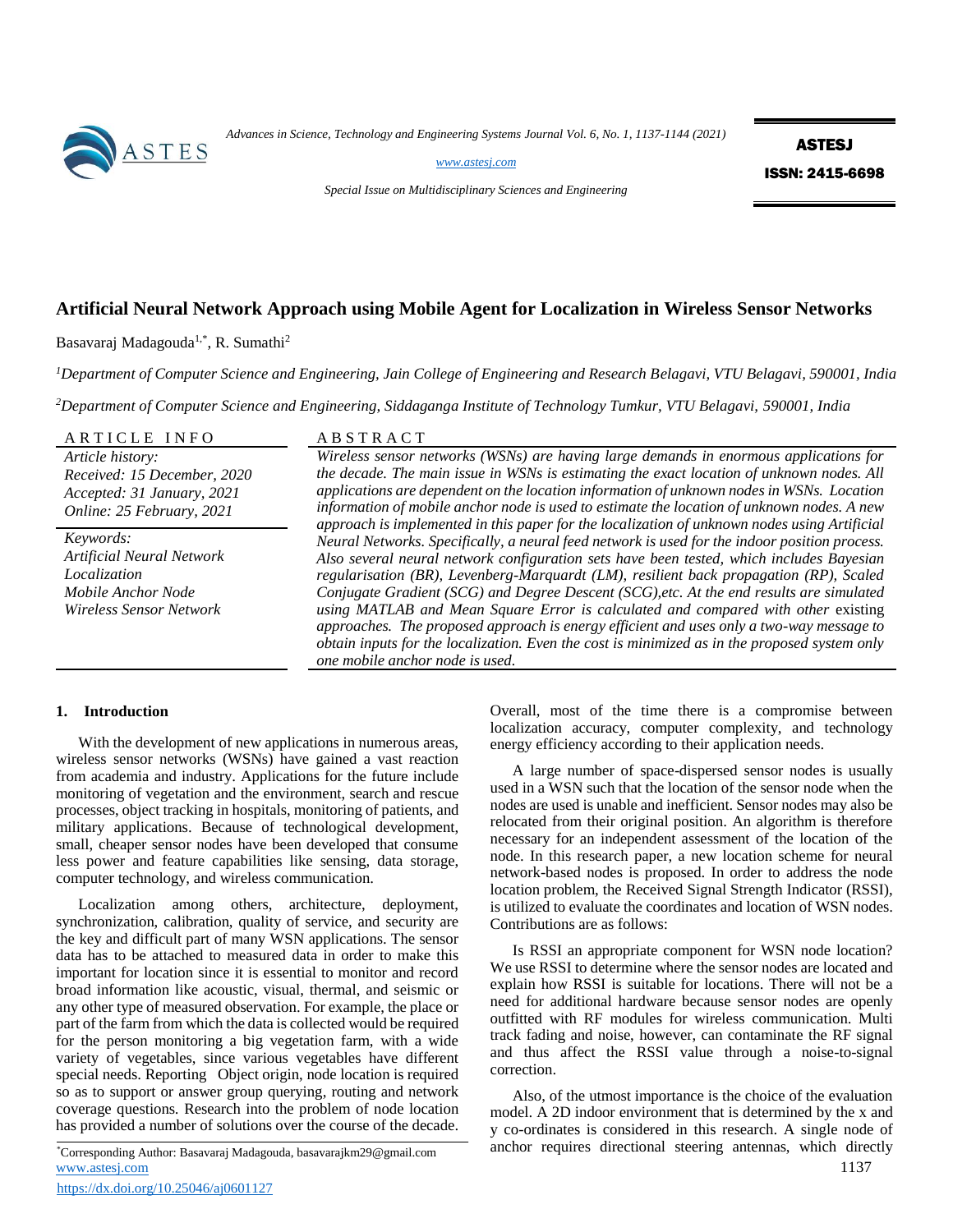boosts the sensors' cost and electricity consumption. Therefore, the two or more anchor nodes with different configurations explain the best configuration used for the anchor nodes.

A new 2D indoor locating system based on a neural network is introduced. For an accurate localization, the global positioning system can be used. The use of GPS does require the attachment of external hardware to the sensor nodes, thereby increasing cost and electricity consumption. In addition, a GPS viewing line is required and is therefore not applicable to indoor environments.

A neural feed network is used for the proposed indoor position process. A variety of neural network configuration sets have been tested, and Bayesian regularisation (BR), Levenberg-Marquardt (LM), resilient back propagation (RP), Scaled Conjugate Gradient (SCG) and Degree Descent (SCG) are the best neural network training and implementation (GD).

## **2. Literature survey**

In [1], the authors presented a survey on machine learning algorithms for WSNs. They have presented techniques to identify intrusion by merging clustering and deep neural network methods and discussed machine learning-based localization techniques for WSN such as fuzzy logic, k-means + fuzzy-c-means, CNN+SVM, ANN, SVM. Also discussed ML-based congestion control strategies. Logic-based cram detection and control systems have been configured for efficient and active queue management as the basis for minimizing packet loss. It can be carried out in three stages. Second, it senses congestion in the second it modifies congestion control and by balancing the flow it recovers from the congestion.

In [2], the authors have suggested a new distance measuring capability using the Adaptive Neural Fuzzy Inference Scheme to render model, map RSSI to the precise T-R distance and experiments prove feasible.

In [3], the authors has proposed an adaptable model dependent on the neural organization and lattice sensor preparing stage for exact limitation of sensors. Recreation results show that the area exactness can be expanded by expanding the framework sensor thickness and the number of passages. The author proposed and explored a confinement procedure for WSNs utilizing NN. They think about NN for building adaptable planning among RSS and the situation of the sensor hubs. In this method, the NN is prepared to utilize the RSS estimations of the lattice sensors. The positive highlights of the framework are its dependence against the adjustment in the RSS estimations with time and no requirement for the additional course of action of equipment. The organization's preparation is refreshed with a standard timespan to limit area mistake. Simulation experiments demonstrate that the area exactness can be expanded by expanding the matrix sensors' density and APs.

[www.astesj.com](http://www.astesj.com/) 1138 Nowadays for enhancing the accuracy of localization in the Range-Free approach is more focused. In [4], the authors introduced many algorithms to improve accuracy such as BP artificial neural network (BP ANN). Rather than the amorphous algorithm is very easy to develop, and it will generate huge errors in the localization procedure. For resolving the issue and to diminish localization error, presented an improved localization algorithm. A widely utilized model in neural networks (NN) is BP NN. BP algorithm is a NN of three-level. The methodology used for the detection of network weight and the threshold between BP algorithms with minimal error and recursive technology is known

as the deepest descent. BP ANN practitioners are incredibly selforganizing and self-learning, error replication, and a minimal theory of error in error optimization.

In [5], authors presented a study on localization in WSN by utilizing neural networks (NN). This study analyses localization algorithms and their advantages and disadvantages. They Discussed localization, localization classification methods, localization classification algorithms, and the pros and cons.

In [6], authors submitted comparable analyses of the localization WSN localization networks of Sigmoidal Feed ANN (SFFANNs) and Radial Base Function (RBF). The system proposed uses the Obtained Signal Force Indicator (RSSI), a static node calculated on a grid of 100 x 100 m2 of the three anchor nodes. The key aim of the SFFANNs' and RBF network system comparative analysis is the development of an efficient WSN localization structure. Both ANN models approximate the position error by using RSSI values. Quality comparison has been done with respect to standard deviations, mean position errors, and statistical parameters of R-square. MLP has the best efficiency, shown by simulation outcomes, where accuracy is considered.

In [7], the RBF network has been reviewed by the authors for the implementation of the WSN position method. For reasons of faster convergence and the lowest measurement rate, the RBFbased localization architecture should be evaluated. The analyses of RBF in this paper have been a probabilistic NN and general regression NN. For designing an efficient localization method, the suggested technique may be used. To minimize position errors, the predictive location algorithm proposed by the authors [8] relies on RBF NN. An algorithm detains moving node standards inherent in it and learns them from them. A field of mobile nodes can be expected by removed traveling highlights. Reproduction findings confirm that these calculations will be more reliable in the visually impaired interval to understand detailed localizations.

In [9], the authors proposed computationally – cheap arrangements rely upon support vector machine (SVM) and twin SVM learning algorithms where network nodes right off wanted signal. At that point, the network is trained to determine nodes in the region of source; subsequently, locale of the function is distinguished. At last, centroid of event region is assessment of source area. Re-enactments show the productivity of the proposed techniques. SVMs are integral tools for regression and classification which depend on the statistical learning hypothesis. Contrasted and other ML strategies, for example, ANNS, SVMs have a superior speculation ensure. SVM separates the data tests of 2 classes by deciding a particular hyperplane in input space. This hyperplane boosts the partition among 2 classes by taking care of a quadratic programming issue whose arrangement is around the globally optimal.

In [10], the author has examine the reasonableness of a portion of these algorithms while investigating diverse compromises. In particular, authors initially figure new method of characterizing many feature vectors for planning localizing issues onto diverse AI models. Instead of regarding localization as a classification issue, as accomplished in the majority of detailed work, authors treat it as a regression problem. Authors have contemplated an effect of varying network parameters, for example, anchor population, network size, transmitted signal power, and remote channel quality, on confining precision of the models. Authors have additionally considered the effect of sending anchor nodes in the framework as opposed to putting the nodes arbitrarily in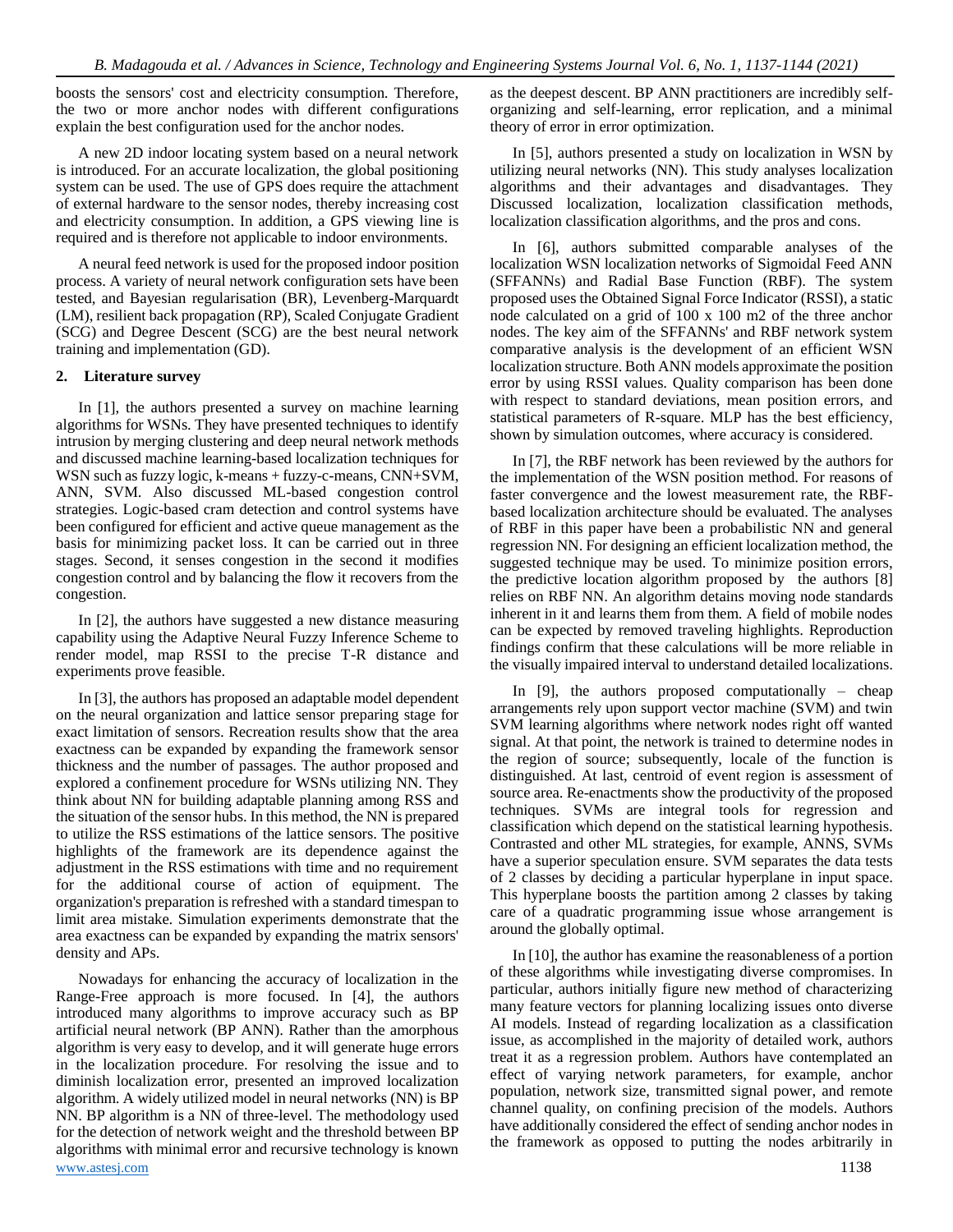deployment areas. Their outcomes have uncovered fascinating experiences while utilizing the multivariate regression model and SVM regression model with an RBF. Various models have been characterized for various ML algorithms. A portion of the normally utilized models incorporates neural networks, multiple linear regression model, linear regression model, SVM with various kinds of kernels, Logistic regressions or classifications, knearest neighbours (KNN), and random forest (RF) clustering.

In order to address the Wireless Sensor Networks (WSN) localization accuracy problem in [11], the authors have suggested the latest Methodology for Localization Backpropagation Network (BPNN). At first, node localization calculations are provided with range intervals and signal power, and on BPNN the parameters solve easily. In a simulation experiment, the main factors of NS2 and MATLAB are also evaluated. The results show that this technique is successful in comparison with other localization algorithms and can minimize localization errors effectively.

In [12], the authors proposed ANNs way to deal with localization in WSN through change of ANNs structures utilizing Genetic Algorithms. Populace of feed forward ANNs composing their structure in genetic code is developed more than 20 ages. Every individual is assessed through the preparation of training of ANN and further estimation of its root mean square error for all testing set. The RSSI estimations were utilized as ANN inputs to localize hubs. The methodology is to collect information from the ANNs under an input reactivated static 26 x 26 meter indoor organizational climate, which consists of eight anchor hubs, under a reactivation of the static 26x26 meter indoor organization environment. The methodology has been used. Hereditary calculations of MATLAB and fake neural organizations were used for stashing tools.

In [13], the authors emphasise the comparison and study of MLPNN and RBFNN for the creation of a position system in WSNs. Various sensor node collection were evaluated using both MLPNN and RBFNN along with the mean square error of various input data sets. Their simulation findings effectively suggest that MLPNN is more reliable with respect to localization than RBFNN.Use the "Insert Citation" button to add citations to this document.

In [14], the authors suggest a new algorithm for localizing the sensor nodes using virtual anchor nodes. VAN is located in its system with minimum anchor nodes. The goal of their work is to improve the accuracy of the position by optimizing the location ratio and minimizing the costs of several anchor nodes.

In [15], the author explained the localization based on ANN in WSN. Localization refers to the issue of finding the location or position of sensor nodes in a network. But localization problem is still an open challenge in WSN. Author analyzed and classified existing works on localization algorithms that uses ANN. ANN algorithms were identified based on how they were utilized in the localization processes; noise characterization, model construction, training phase optimization, clustering, and prediction. Author also discussed about the features and related work about it and how to improve the accuracy of previous localization using ANN.

In [16], the authors proposed an approach known as ANN approach for moderating the reaction of mixed noise sources and harsh factory conditions on the localization of the wireless sensors. They have focused on investigating the effect of blockage

and ambient conditions on the accuracy of mobile node localization. They have added a simulator for simulating the noisy and dynamic shop conditions of manufacturing environments, also for analyzing the proposed neural network.

In particular, in networks with sparse anchor deployment, cooperative localization improves the accuracy of position estimates. In [17], the authors presented implementation of it in low-cost WSN that are low-power. A WSN hardware platform with ultra-wideband range and communication is shown and the implementation of a cooperative localization algorithm based on belief propagation is addressed. The key sources of error are addressed and indoor tests of the device are performed using a simple channel access scheme and a standard ranging process.

In [18], the authors presented an enhanced centroid localization algorithm for WSN. One of the main technologies in the WSN is node localization. The center position algorithm depends entirely on the size and distribution density of the anchor nodes, but they are distributed randomly and their density is small. Given the conventional centroid localization algorithm, an enhanced centroid localization algorithm is vulnerable to the effect of network deployment status and the current situation of low positioning accuracy. Second, the idea of reference anchor nodes is implemented by bringing weight thought into the measurement method of node coordinates.

This template, modified in MS Word 2007 provides authors with most of the formatting specifications needed for preparing electronic versions of their papers. All standard paper components have been specified for three reasons: (1) ease of use when formatting individual papers, (2) automatic compliance to electronic requirements that facilitate the concurrent or later production of electronic products, and (3) conformity of style throughout the conference proceedings. Margins, column widths, line spacing, and type styles are built-in; examples of the type styles are provided throughout this document and are identified in italic type, within parentheses, following the example. Some components, such as multi-leveled equations, graphics, and tables are not prescribed, although the various table text styles are provided. The formatter will need to create these components, incorporating the applicable criteria that follow.

# **3. Methodology**

An ANN, also known as the network of neurons, offers a simple way of revealing valued and true functions as examples. ANN uses a supervised curriculum. Inputs and outputs to the ANN are given to learn and create a correct model. The classification and regression dilemma is normally tackled. Typically, the artificial neuron network has 3 layers, input layer, hidden layer(s), and finally output layers.

Neural feedback and feedback networks form two classes of neural networks. In a neural feed network, the outcome is fed from one layer of neurons to the next layer, no layers are skipped during this process, and the system has no feedback. The position is composed of three major neural networks: MLP, the Recurrent Neural Network and, the RBF.

It is to be noted that RSSI values are very unpredictable and vary under ambient noise and sensor mobility. The benefit of a neural network is that prior environmental and noise propagation is not needed. More precision is achieved through a neural network compared to other approaches such as Kalman filters. Comparing other neural network types, for the study the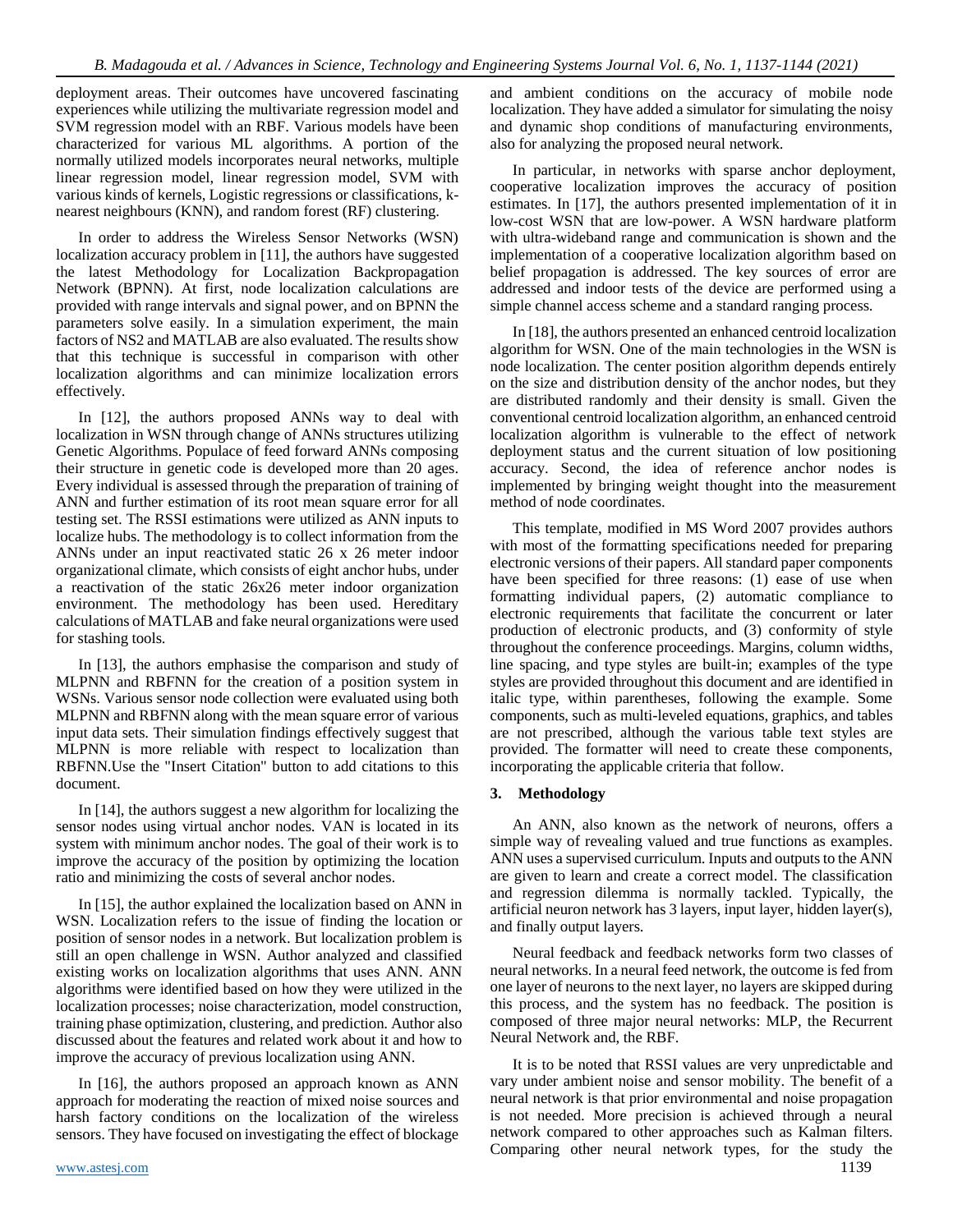compromise between MLP neural accuracy and the network memory requirement was chosen.



Figure 1: A general feed-forward neural network structure with four inputs and three outputs.

## *Network Model*

WSN model for region assessment of static sensor nodes. Static nodes are moved to region of recognition and the node of mobile



Figure 2: Illustration of broadcasting and reception of beacon signal from a Mobile Anchor and static sensor node respectively.

anchor (MA) ready for intersection. In addition, in the fig, the way MA navigates. 2.

It is assumed that R is a contact range of the MA hub. MA has a GPS recipient and knows its location often. The MA is sending beacon signal at a fixed "Live" interval with an id, transmission radius, current location, transmission power and format shown in figure 2. Before the MA node moves around the sensor area, the administrator determines the 'alternative' intervals.



Figure 3: Packet format of beacon message

Any static sensor node in MA node's "R" range receives a signal from the beacon. A table called Mobil Anchor Location (MAP), as represented in Table 1, is retained in every static sensor Node.

When static sensor node beacon signals are obtained, X-y coordinate values are extracted from signal and stored in the MAP table in corresponding fields. The distance is determined according to the signal power obtained and stored in the Chart Table.

Consider scenario in Figure 2, let  $\alpha_a$ ,  $\alpha_b$ ,  $\alpha_c$  and  $\alpha_d$  be the MA positions throughout its traversal time and having  $(x_1, y_1)$ ,

 $(x_2, y_2)$ ,  $(x_3, y_3)$  and  $(x_4, y_4)$  as their coordinates. Static sensor node S1, at position  $\delta$  whose co-ordinate is  $(x_0, y_0)$ , receives beacon signals when MA is at position  $\alpha_a$ ,  $\alpha_b$ ,  $\alpha_c$  and  $\alpha_d$  and stores their x-y co-ordinate values into MAP table. Similarly, S1 receives beacon signals when it comes into MA node proximity. Eventually, x-y co-ordinate values are extracted from received signal and stored into MAP table.

## *RSS Measurement*

Distance from the MA node at position I to the static node S1 at position  $(x0, y0)$  is referred to as a correspondence to r (i), as seen in the following equations; (R2) The noise free RSS or received power at S1, denoted by  $P_i^r$ 

$$
P_i^r = k_i \frac{P_i^t}{d_i^{\alpha}}, i = 1, 2, 3, \dots, m
$$
 (1)

$$
d_i^{\alpha} = k_i \frac{p_i^t}{p_i^r}, i = 1, 2, 3, \dots, m
$$
 (2)

If the beacon signals received by the static node  $i=1, 2...$  m number, the transmitted power is  $P_t^t$ , the power received is  $P_t^r$ , and the propagation constant is  $\alpha$ , k (i)denotes other environmental variables that influence the received power.

Range related measurement can be modeled, as expressed in (R1)

$$
r_i = k_i \frac{P_i^t}{p^r} \tag{3}
$$

$$
r_i \rightarrow r_i \rightarrow r_i
$$
  
\n
$$
r_i = d_i^{\alpha} + \eta_i
$$
 (4)

Every static node calculates  $r_i$  for each received beacon signal and stores into MAP table as demonstrated in table 1.

Table 1: MA Positions stored at static sensor node

| X-co-ordinate | Y-co-ordinate | Distance (r)   |
|---------------|---------------|----------------|
| $(x_1)$       | $(y_I)$       | r,             |
| $(x_2)$       | $(y_2)$       | r <sub>2</sub> |
| $(x_3)$       | $(y_3)$       | r <sub>3</sub> |
| $(x_4)$       | $y_4$         | $r_4$          |
|               |               |                |
|               |               |                |
| $x_m$         | $y_m$         | $r_m$          |



Figure 4: Multi-layer perceptron neural network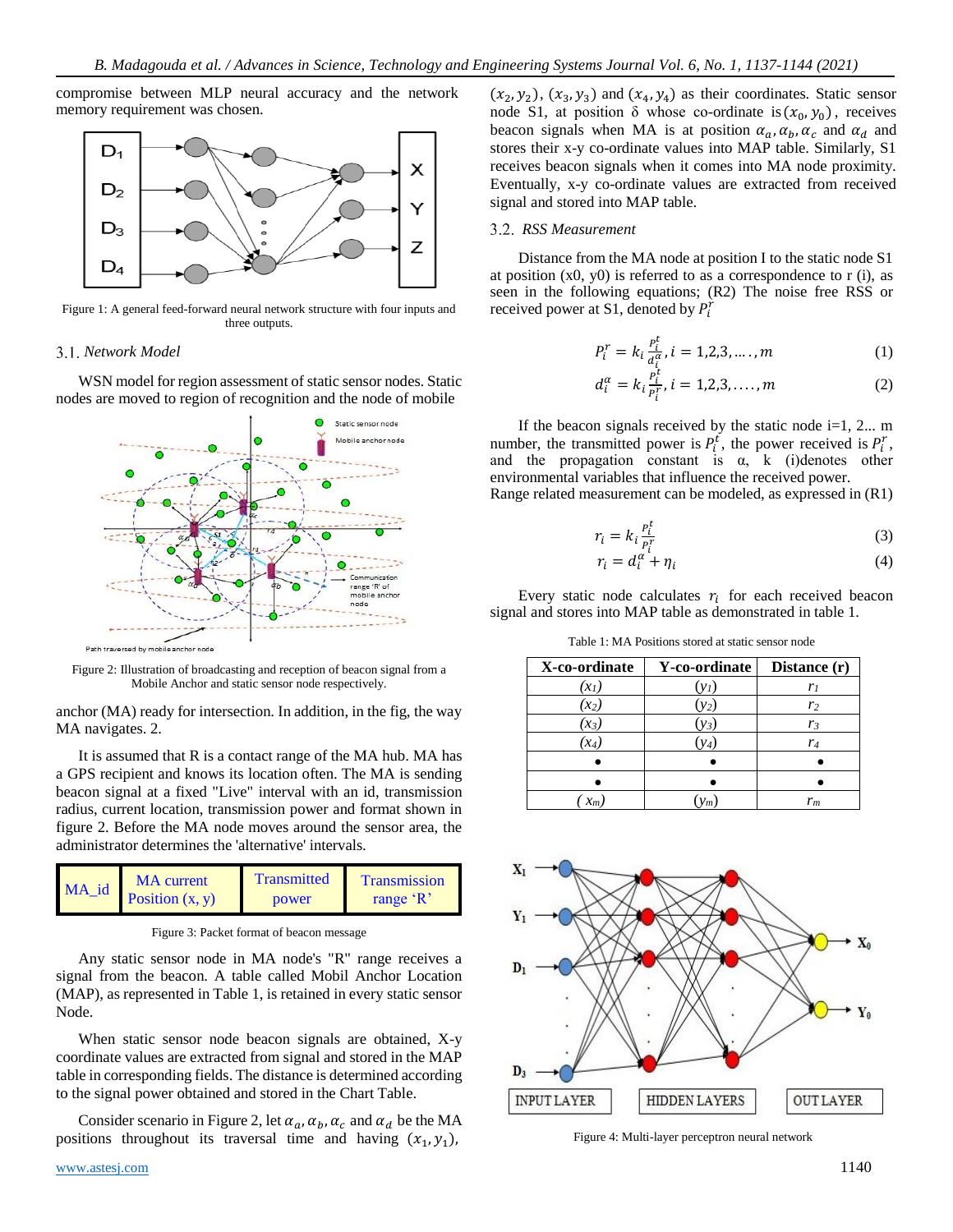# *Multi-Layer Perceptron Neural Network Model*

Neural network model (framework), initially trained with training dataset. Proposed system consisting of Multilayer Perceptron neural network [MLPNN] model having input layer, one or more hidden layers and output layer.

Nine inputs are passing to MLPNN, consisting of three different positions of MA with respect to distance from sensor node. Hidden layer having various neurons. Each neuron, having transfer function to find out weights of each connection between inputs to hidden layer neurons. Output layer having two neurons produces the location coordinates of unknown sensor node. Activation function (linear or nonlinear) is used to calculate location of sensor nodes.

#### *Algorithm*

#### The multilayer perceptron algorithm is as follows:

*Step 1:* Initialization: Arbitrary values are used to trigger all networks and thresholds, which are consistently distributed across a limited range. If these values are 0, gradients will also be computed to 0, if and only if there will be no direct relation between input and output and network. More training trials, with various initial weights, are planned to have the best costeffectiveness. If the initial values are sufficiently high, however these units appear to be saturated.

*Step 2:* A new period of formation: an era means all the examples are presented in the training set. Training on the network typically requires further training times. The weights are calibrated for statistical rigour, only after the test vectors are applied on the network. Therefore, after each model in the training set and after the end of the training stage, weights must be memorised and adjusted, the weights changed only once. There is a "online version, simpler, which directly updates weights, in which case there may be the order in which the network vectors are displayed. Both weight gradients and current error have been initialised at 0 (alternative to 0) and  $E=0$ ).

## *Step 3:* The forward propagation of the signal

An example from the training set is applied to the inputs. Outcomes of neurons from hidden layer are computed:

$$
y_j(p) = f\left(\sum_{i=1}^n x_i(p) \cdot w_{ij} - \theta_j\right) \tag{5}
$$

Where n is hidden layer number of inputs for neuron j and f is sigmoid activation.

Real network outputs are measured:

$$
y_k(p) = f\left(\sum_{i=1}^n x_{jk}(p) \cdot w_{jk} - \theta_k\right) \tag{6}
$$

Where m is the input number from the output layer of neuron k.

Error updated by epoch:

$$
E = E + \frac{(e_k(p))^2}{2} \tag{7}
$$

*Step 4:* Backward error propagation and weight correction. Neuron error gradients are computed in the output layer:

$$
\delta_k(p) = f'e_k(p) \tag{8}
$$

where f' is the activation derivative function. A mistake occurs as

$$
e_k(p) = y_{d,k}(p) - y_k(p)
$$
 (9)

If we use the single-pole sigmoid (equation 1, its derived is:

$$
f'(x) = \frac{e^{-x}}{(1 + e^{-x})^2} = f(x). (1 - f(x)) \tag{10}
$$

Furthermore, the single-pole sigmoid is the function used. Then it becomes equation (10):

$$
\delta_k(p) = y_k(p). (1 - y_k(p)). e_k(p)
$$
 (11)

The weight gradients from the secret layer to the output layer are updated:

$$
\Delta w_{jk}(p) = \Delta w_{jk}(p) + y_j(p) \delta_k(p) \qquad (12)
$$

The gradients of the neuron errors are determined in the secret layer:

$$
\delta_j(p) = y_j(p) \cdot \left(1 - y_j(p)\right) \cdot \sum_{k=1}^l \delta_k(p) w_{jk}(p) \tag{13}
$$

where l is the number of network outputs.

The weight gradients of the input layer are modified with the hidden stage.

$$
\Delta w_{ij}(p) = \Delta w_{ij}(p) + x_i(p) \cdot \delta_j(p) \tag{14}
$$

*Step* **5:** A new version. A new one. If the current training cycle still has test vectors, pass stage 3. If not the weights of all the links are changed according to the weight gradients:

$$
w_{ij} = w_{ij} + \eta \cdot \Delta w_{ij} \tag{15}
$$

Where  $\mu$  is the rate of analysis. When a stage is over, we check if it meets the termination condition ( $E < E_{max}$  or a maximum number of periods of training have been achieved). Otherwise, we will move on to phase 2. If so, the MLP algorithm is over.

#### *Simulations*

On a PC with an i5 processor with an 8 GB RAM processing speed of 3.50 GHz, simulations can be brought. Sensor nodes are positioned on the grid intersection points and are first learned to locate as seen in the Figure. 5.



[www.astesj.com](http://www.astesj.com/) **1141** Figure 5: Illustrate the deployment of Sensor nodes and Mobile anchor node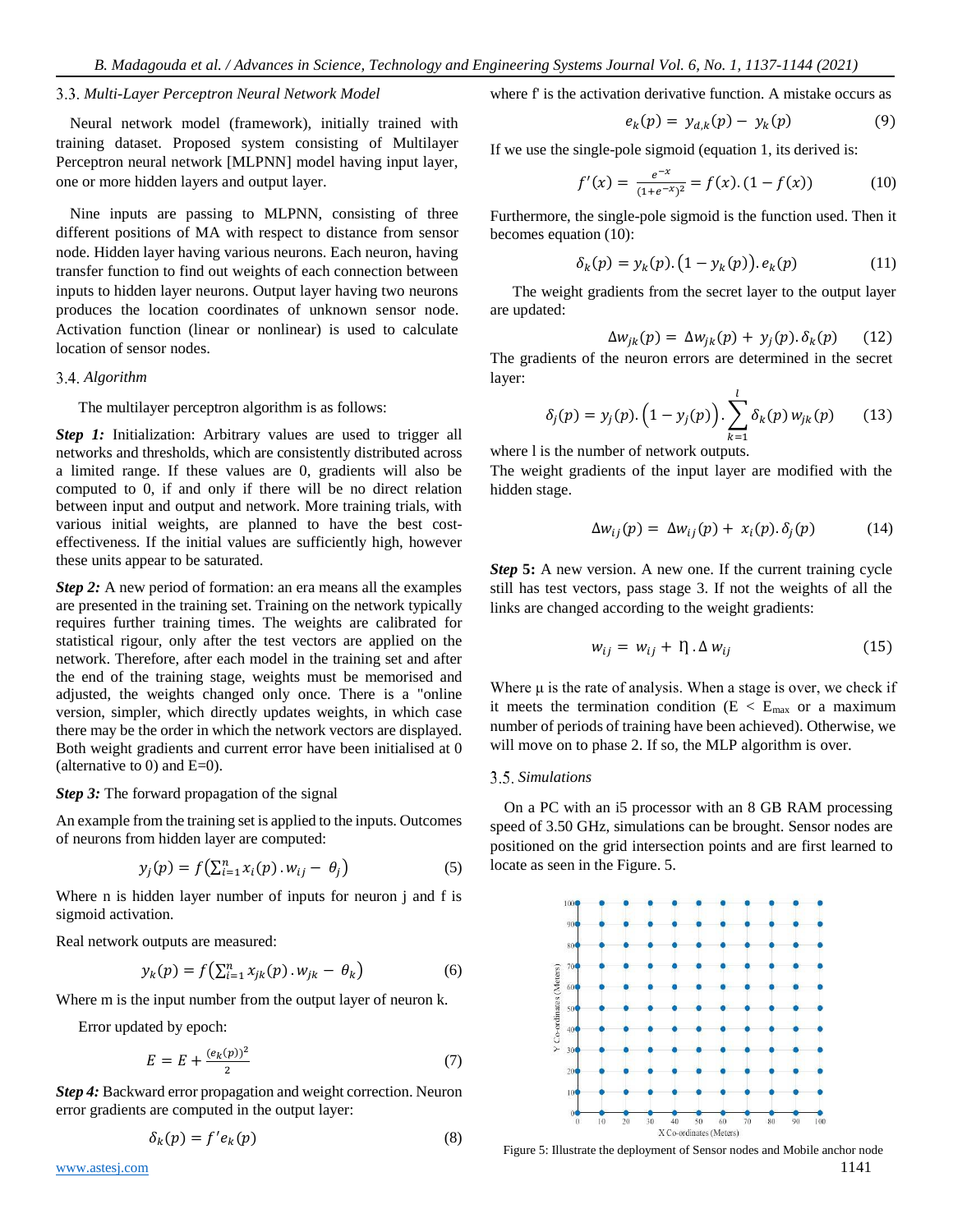The trained network with numerous training algorithms has placed localised sensor nodes on arbitrary points on the grid. The research is conducted. The node position is determined with the positioning information of the moving anchor node. The network is taught and checked using a handheld anchor node with the initial position to determine network efficacy (0.5, 0.5).

The sensor nodes are initially installed in a fixed location on the grid during testing. The handheld anchor node that has a set network gap has been deployed. Each mobile anchor node interval 't' sends its present position (X and Y coordinates) to sensor nodes that fall within its radio frequency spectrum. Each sensor node shall compute its current position using the proposed position algorithm by obtaining a minimum of three separate location information from mobile anchor node positions.

To determine the position of sensor nodes in the same grid, a further test of the qualified network is carried out. The nodes of the sensor were spread around the test grid uniformly. The testing is seen via the coordinate grid.

## **4. Results and discussion**

For this study 5 different training algorithms BR, LM, RP, GD and SCG have been used for formation of the neural network, requiring supervised learning.



Figure 6: Illustration of Mobile anchor node with random deployment of sensor nodes

A neural network. Several testing functions with a different number of layers and nodes have been conducted. There are optimal results from network of 3 layers with a 9-12-2 structure. There were 9 neurons in input layer, hidden layer with 12 neurons and two in the output layers. Hyperbolic sigmoid tangent activation function for hidden layers, whereas pure line function in output layer has been used. This structure was utilized for the evaluation of the performance of the following anchor node configurations with different numbers of anchors.

[www.astesj.com](http://www.astesj.com/) **1142** An experiment was performed. 5 different BR, LM, RP, GD and SCG training algorithms for the formation of a neural

network that require supervised learning have been used to this study. A network of neural components. A number of test functions have been performed with different layers and nodes. A network of three layers with a structure 9-12-2 produces optimal results.

$$
e = \sum_{i=1}^{n} \frac{1}{n} \sqrt{(x_i - x_{oi})^2 + (y_i - y_{oi})^2}
$$

where n is the overall number of test sets and exact position  $(x_{oi}, y_{oi})$  and estimated position of sensor node in  $i<sup>th</sup>$  test dataset is  $(x_i, y_i)$ .

The above mobile anchor node configurations were used for assessments of the performance of various anchor numbers. The average location error during this phase is illustrated in Figure 7. Figure 8 shows the time required for the network to train using different training algorithms.



Figure 7: Illustration of localization error of different training algorithm with mobile anchor.

In Figure 7, Depicts different training algorithms have compares with localization error. The BR training algorithm is having less average error as compared to other training algorithms.



Figure 8: Illustrate time taken to train neural network for different training algorithms with mobile anchor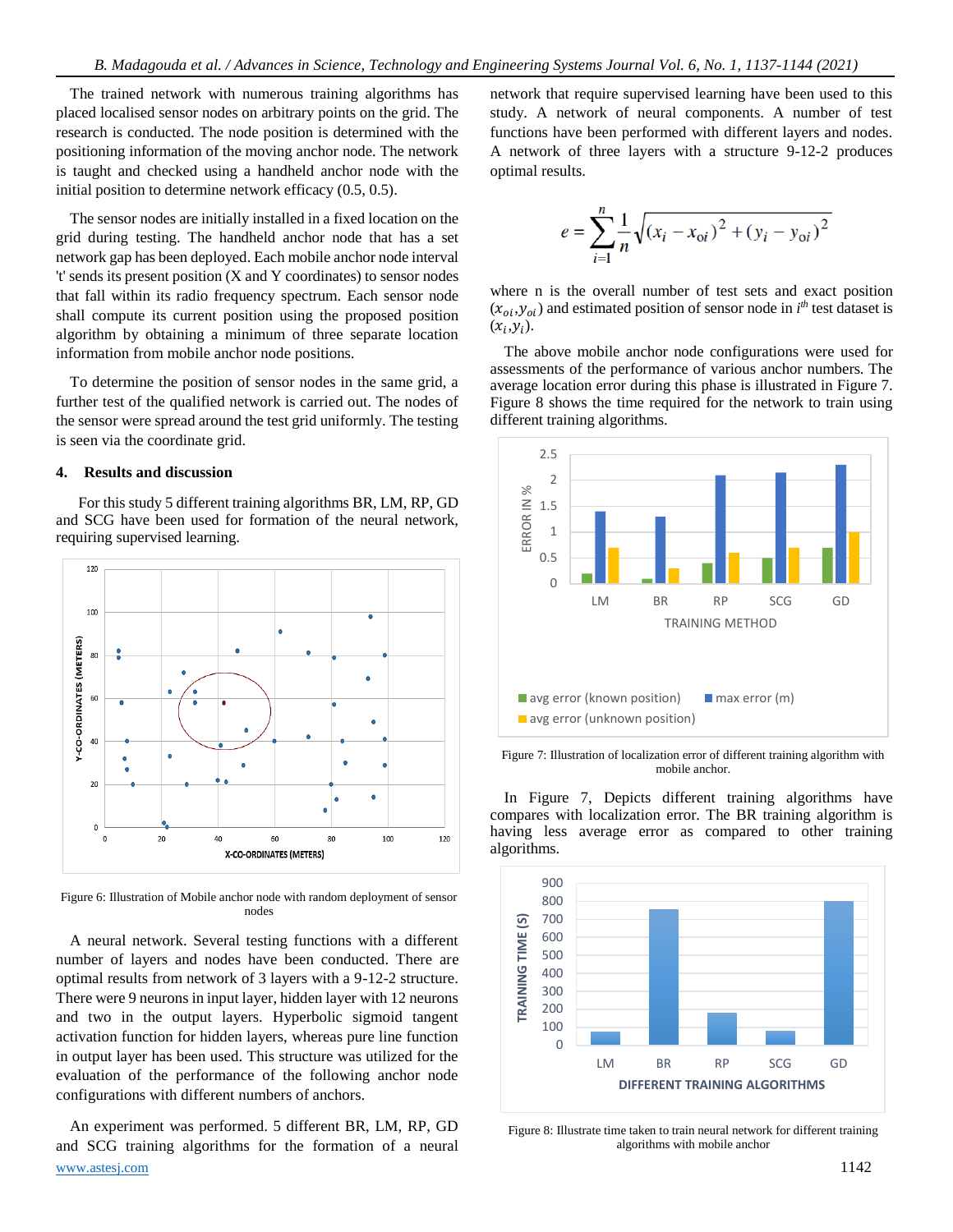In Figure 8. Shows the training time taken by the ANNN model for different training algorithms. LM, RP and SCG are taking less training time and BR and GC training algorithms are taking more training time.

Cost of the network will be reduced with using one mobile anchor agent. Estimated Mean Localization Error (Meters) for different number of sensor nodes using BR training algorithm is shown in Figure 9 for the communication range of mobile anchor node that is R=40 meters, 60 meters and 80 meters.



Figure 9: Estimation error when varying communication range.

In Figure 10. Depicts convergence accuracy of mobile anchor node with different time stamps for broadcasting their location information to static sensor nodes using BR training algorithm.



Figure 10: Convergence accuracy for various regular intervals.

# **5. Conclusions**

[www.astesj.com](http://www.astesj.com/) 1143 The use of ANN has been suggested for an effective 2D localization algorithm for WSN. The RSSI signal values from the mobile anchor node are the entry to the proposed process. Since every mobile anchor node is fitted with wireless RF modules, no

external hardware is necessary. The approach proposed is therefore , energy-efficient and uses just a two-way message to obtain the location inputs. As in the proposed system, only one mobile anchor node is used, even the cost is minimized. It is however, advisable to use the RSSI value of the mobile-based anchor Node beacon request signals, which may further reduce the location error. The following is recommended.

In order to obtain the finest neural network for localization, the BR training algorithm is evaluated to give the best results. Hence, the training time for this algorithm is quite high compared to other methods such as LM, RP, and SCG. It is therefore recommended that the BR method is used when offline training is performed as in this case. The LM method is recommended for applications requiring online training.

### **Conflict of Interest**

The authors declare no conflict of interest related to this paper.

## **References**

- [1] D. Praveen Kumar, T. Amgoth, C. S. R. Annavarapu, "Machine learning algorithms for wireless sensor networks: A survey," Information Fusion, 49, https://doi.org/10.1016/j.inffus.2018.09.013.
- [2] X. Feng, Z. Gao, M. Yang, S. Xiong, "Fuzzy distance measuring based on RSSI in Wireless Sensor Network," 2008 3rd International Conference on Intelligent System and Knowledge Engineering, https://doi.org/10.1109/iske.2008.4730962.
- [3] M. S. Rahman, Y. Park, K. D. Kim, "Localization of Wireless Sensor Network using artificial neural network," 2009 9th International Symposium on Communications and Information Technology, https://doi.org/10.1109/iscit.2009.5341165.
- [4] L. Zhao, X. Wen, D. Li, "Amorphous Localization Algorithm Based on BP Artificial Neural Network," International Journal of Distributed Sensor Networks, 11(7), [https://doi.org/10.1155/2015/657241.](https://doi.org/10.1155/2015/657241)
- [5] K. Madhumathi, Dr. T Suresh, "Localization of Mobile Wireless Sensor Node Using Randomized Feature Sample of Estimated RSSI Value," Journal of Advanced Research in Dynamical and Control Systems, **11**(11- SPECIAL ISSUE), https://doi.org/10.5373/jardcs/v11sp11/20192943.
- [6] A. Payal, C. S. Rai, B. V. R. Reddy, "Comparative Analysis of Sigmoidal Feedforward Artificial Neural Networks and Radial Basis Function Networks Approach for Localization in Wireless Sensor Networks," International Scholarly and Scientific Research & Innovation, **10**(7), https://doi.org/doi.org/10.5281/zenodo.1125123.
- [7] A. Payal, C. S. Rai, B. V. R. Reddy, "Analysis of Some Feedforward Artificial Neural Network Training Algorithms for Developing Localization Framework in Wireless Sensor Networks," Wireless Personal Communications, **82**(4), https://doi.org/10.1007/s11277-015-2362-x.
- [8] C. Xiao, & N. Yu," A predictive localization algorithm based on RBF neural network for wireless sensor networks," 2015 International Conference on Wireless Communications & Signal Processing (WCSP), [https://doi.org/10.1109/wcsp.2015.7341145.](https://doi.org/10.1109/wcsp.2015.7341145)
- [9] S. Javadi, H. Moosaei, D. Ciuonzo, "Learning Wireless Sensor Networks for Source Localization," Sensors, 19(3), https://doi.org/10.3390/s19030635.
- [10] G. Bhatti, "Machine Learning Based Localization in Large-Scale Wireless Sensor Networks," Sensors, **18**(12), https://doi.org/10.3390/s18124179.
- [11] C. Zhou, L. Wang, L. Zhengqiu, "The Study of WSN Node Localization Method Based on Back Propagation Neural Network," Advances in Intelligent Systems and Computing, https://doi.org/10.1007/978-3-319- 67071-3\_54.
- [12] S. H. Chagas, J. B. Martins, L. L. De Oliveira," An approach to localization scheme of wireless sensor networks based on artificial neural networks and Genetic Algorithms," 10th IEEE International NEWCAS Conference, https://doi.org/10.1109/newcas.2012.6328975.
- [13] B.K. Madagouda & R. Sumathi, "Analysis of Localization Using ANN Models in Wireless Sensor Networks," 2019 IEEE Pune Section